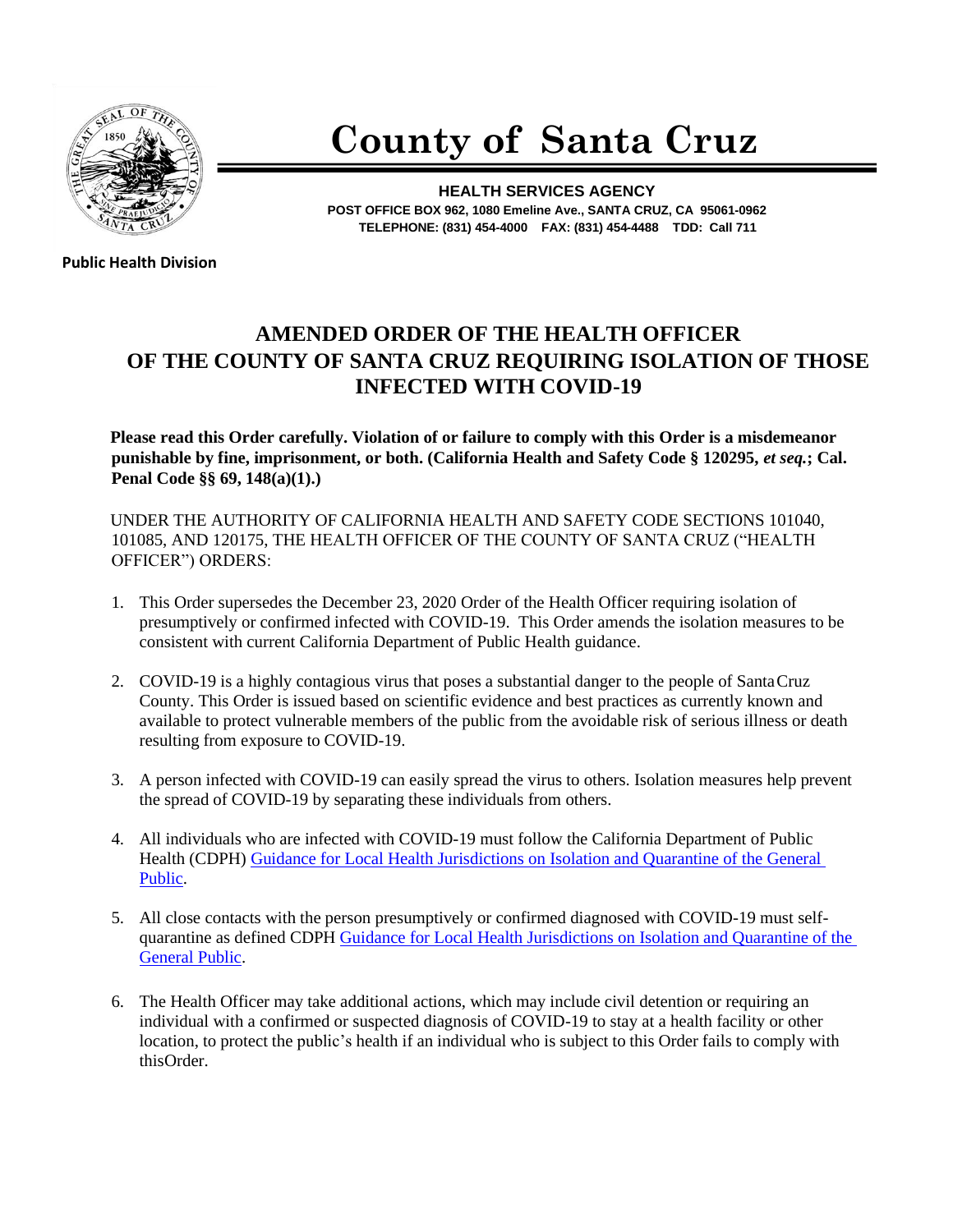- 7. **Enforcement.** Pursuant to Government Code sections 8667, 26602 and 41601 and Health and Safety Code section 101029, the Health Officer requests that the Sheriff and all chiefs of police in the County ensure compliance with and enforce this Order. The violation of any provision of this Order constitutes an imminent threat and menace to public health, constitutes a public nuisance, and is punishable by fine, imprisonment, or both.
- 8. **Copies.** Copies of this Order shall promptly be: (1) made available at the County offices at 701 Ocean St, Santa Cruz, CA 95060; (2) posted on the County Public Health Department website (www.santacruzhealth.org);and (3) provided to any member of the public requesting a copy of this Order.
- 9. **Severability.** If any provision of this Order or its application to any person or circumstance is held to be invalid, the remainder of the Order, including the application of such part or provision to other persons or circumstances, shall not be affected and shall continue in full force and effect. To this end, the provisionsof this Order are severable.

## IT IS SO ORDERED:

Ver

Gail Newel, MD Health Officer of the County of Santa Cruz

 $2 - 4 - 22$ 

Dated:

Approved as to Form: -DocuSigned by:

n Nguyen 13427C3A75F8491

2/7/2022

Office of the County Counsel